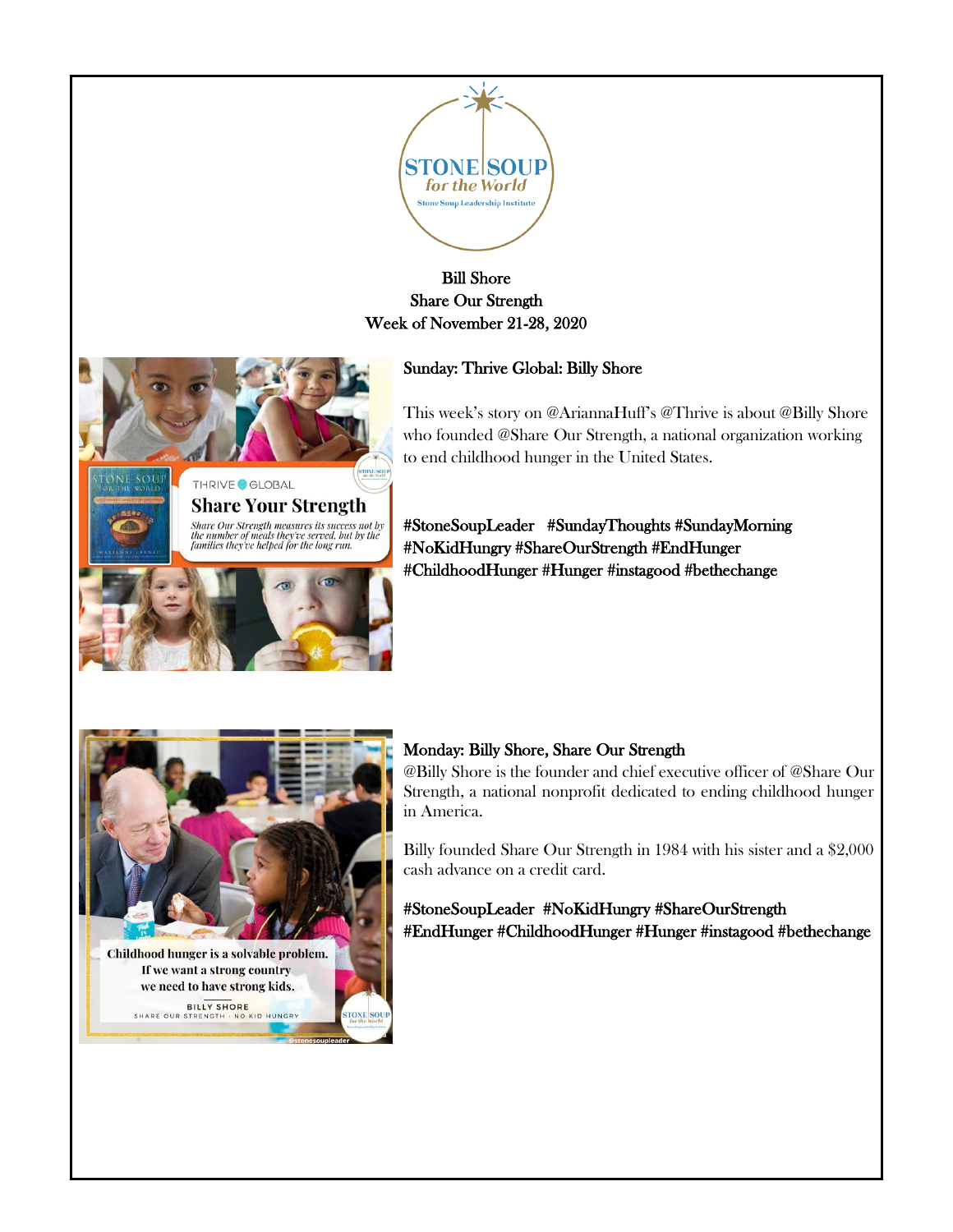

#### Tuesday: Hero Report: Billy Shore

Since @Billy Shore founded @Share Our Strength in 1984, the organization has raised and invested more than \$376 million in the fight against hunger, and has won the support of national leaders in in business, government, health and education, sports and entertainment.

"It is really important to see ending childhood hunger as a national security issue and the education issue and the economic competitiveness issue that it is."

#StoneSoupLeader #NoKidHungry #ShareOurStrength #EndHunger #ChildhoodHunger #Hunger #instagood #bethechange

#### Wednesday: No Kid Hungry: Hunger Statistics

1 in 4 Children **Face Hunger This Year** -- due to COVID-19 That's 18 Million Children!



There is no possible excuse for children to go hungry in this country. Yet it happens - every day, in every community. Learn about how @NoKidHungry is solving this problem.

## #StoneSoupLeader #NoKidHungry #ShareOurStrength #EndHunger #ChildhoodHunger #Hunger #instagood #bethechange



## Thursday: Call to Action

What can you do to help end hunger? Buy extra food, volunteer, and encourage your favorite restaurant to donate excess food to your local food bank. You can also find your local foodbank here to make a donation: [\(https://www.feedingamerica.org/find-your-local-foodbank\)](https://www.feedingamerica.org/find-your-local-foodbank)

#StoneSoupLeader #Heroes #BeTheChange #Activists #inspiration #Compassion #Volunteer